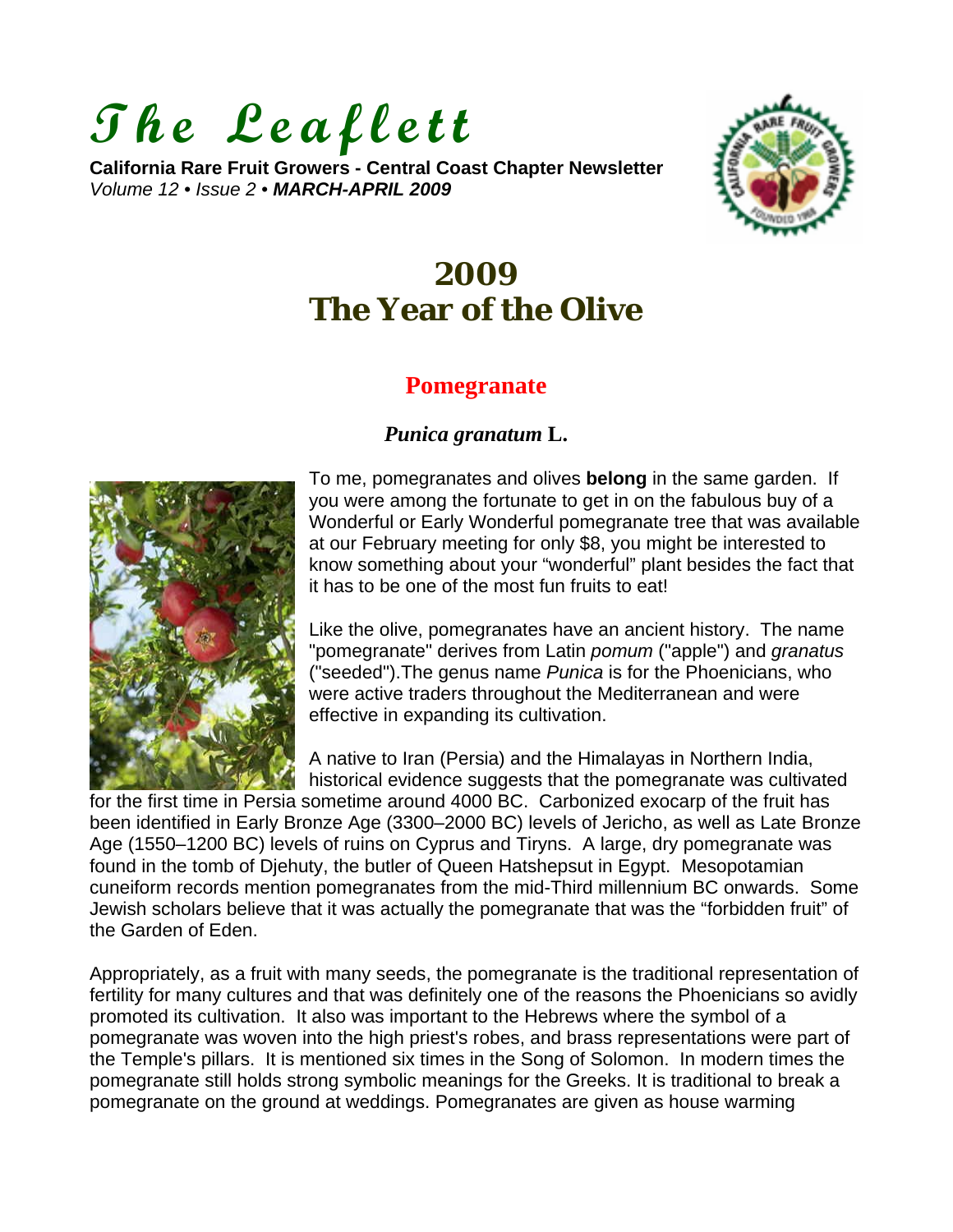presents and placed under the home altar of the house as a symbol of abundance, fertility and good luck.

Pomegranates became widely cultivated in Spain after they were introduced there by the Moors about 800 AD. It was the Spaniards who brought the fruit to the New World—first to Mexico about 1521 and then to California in the  $18<sup>th</sup>$  Century. The English settlers tried growing them in the early Colonial Period (I think they were members of the Massachusetts Rare Fruit Growers) and Thomas Jefferson grew them at Monticello.

The pomegranate has also had a long history for medicinal use. Perhaps the Phoenician sailors were so successful on their long sea voyages because they didn't suffer from scurvy if

they ate pomegranates, which we now know are high in Vitamin C. Scientists say pomegranate juice may help with heart disease, cancer and problems associated with aging. It's loaded with antioxidants, vitamins, potassium, folic acid and iron. Pomegranates are considered the new "super food".



In 1896, a Porterville farmer named Mr. Bearss brought pomegranate cuttings from Florida to California and began

propagating them. This variety was sweeter and juicier than the others he had, so he named it the **Wonderful** variety. If you purchased one of the plants at the sale, soon you will learn just why Mr. Bearss thought the taste was so "wonderful".

Pomegranates are easy to grow in our local climate. Plant your Wonderful or Early Wonderful where it gets full sun in well-drained soil. Once established, the plant is quite drought tolerant, although it benefits from regular irrigation. They are susceptible to rotting diseases (from overwatering or too much rain) and some pests. The fruit ripens about a year and a half after blooming. You could have your first crop from the plant you purchased at the February sale in 2 ½ years!

## **January Meeting**

The January pruning meeting was **huge**! Joe Sabol said he quit counting after he reached 350. Fortunately, the day was warm and sunny so the crowd could gather outside the Ag Classroom to hear Art DeKleine's great talk on how to prune fruit trees for the home gardener. (Where else can one grow deciduous fruit **and still** wear shorts in January?) The bright sun left something to be desired for the illustrations Art used to make his points, but his verbalization of correct procedures made it simple to follow. Art then reinforced what he taught in our Community Orchard where "many hands" got to put the technique into practice, guided by other members of our organization who know what they are doing when it comes to pruning deciduous fruit. The pruning information from Art is detailed in another section of this newsletter.

We also voted on the slate of officers and other office holders. That report, too, follows. Meanwhile, take a look at some of the photos taken at the event. Even if you were attending, you wouldn't have gotten the same perspective as Paul Moyer gives us in his photo on the next page showing some of the crowd. Yes, the word is out and many more people now know—what fun it is to be a member of CRFG!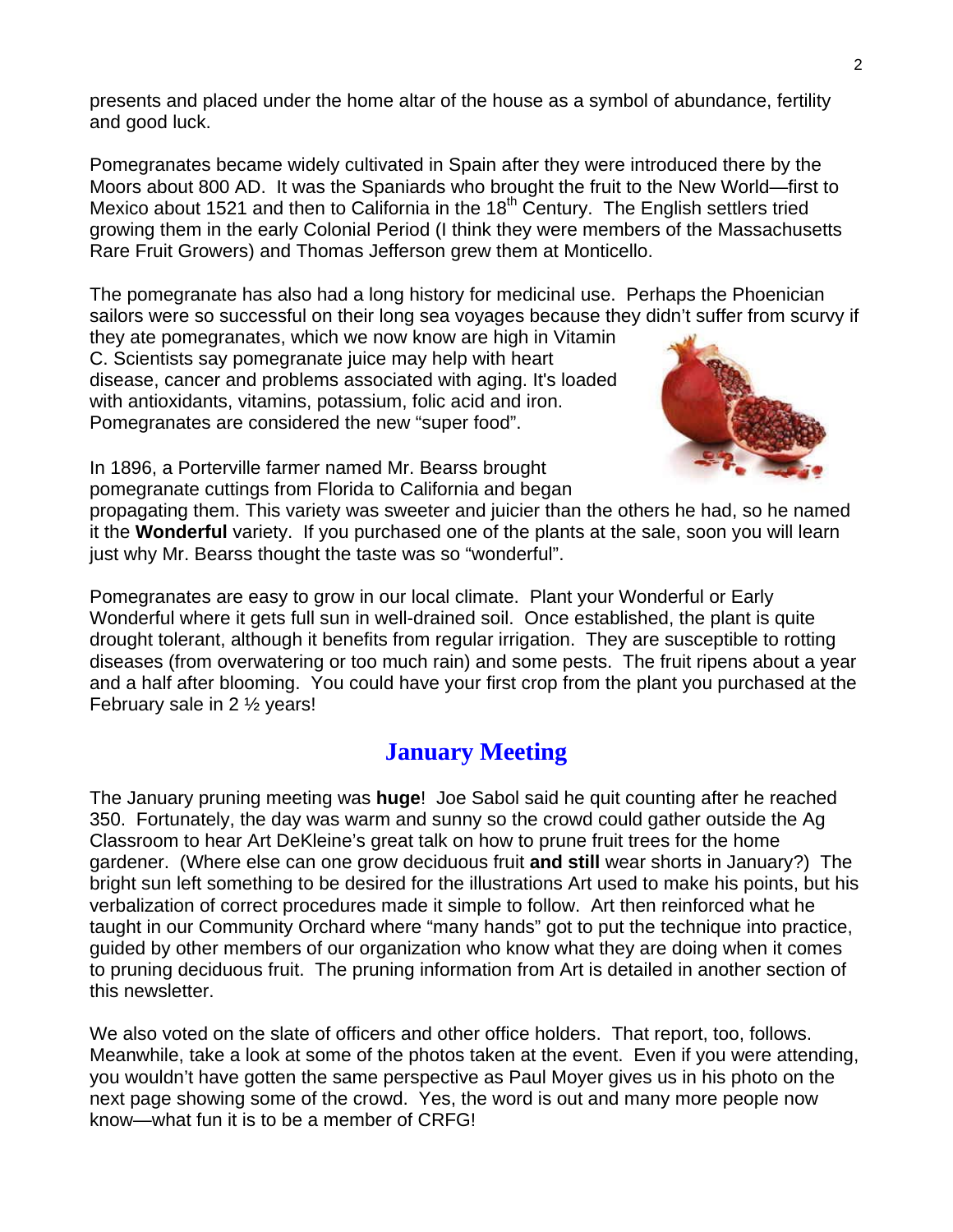



The viewing conditions weren't the optimum for a Power-point presentation, but Dr. Art DeKleine (photo on left), our "guest pruner" and a math professor at Cal Poly proved he can teach in any situation! Another "expert" pruner, our chapter treasurer, Dick Pottratz, shows how to prune a Pluot in the orchard.





We also had Cal Poly students, such as Jan, on hand to sell freshly picked oranges and beautiful avocado trees. Thank you, Joe Sabol, for these photos.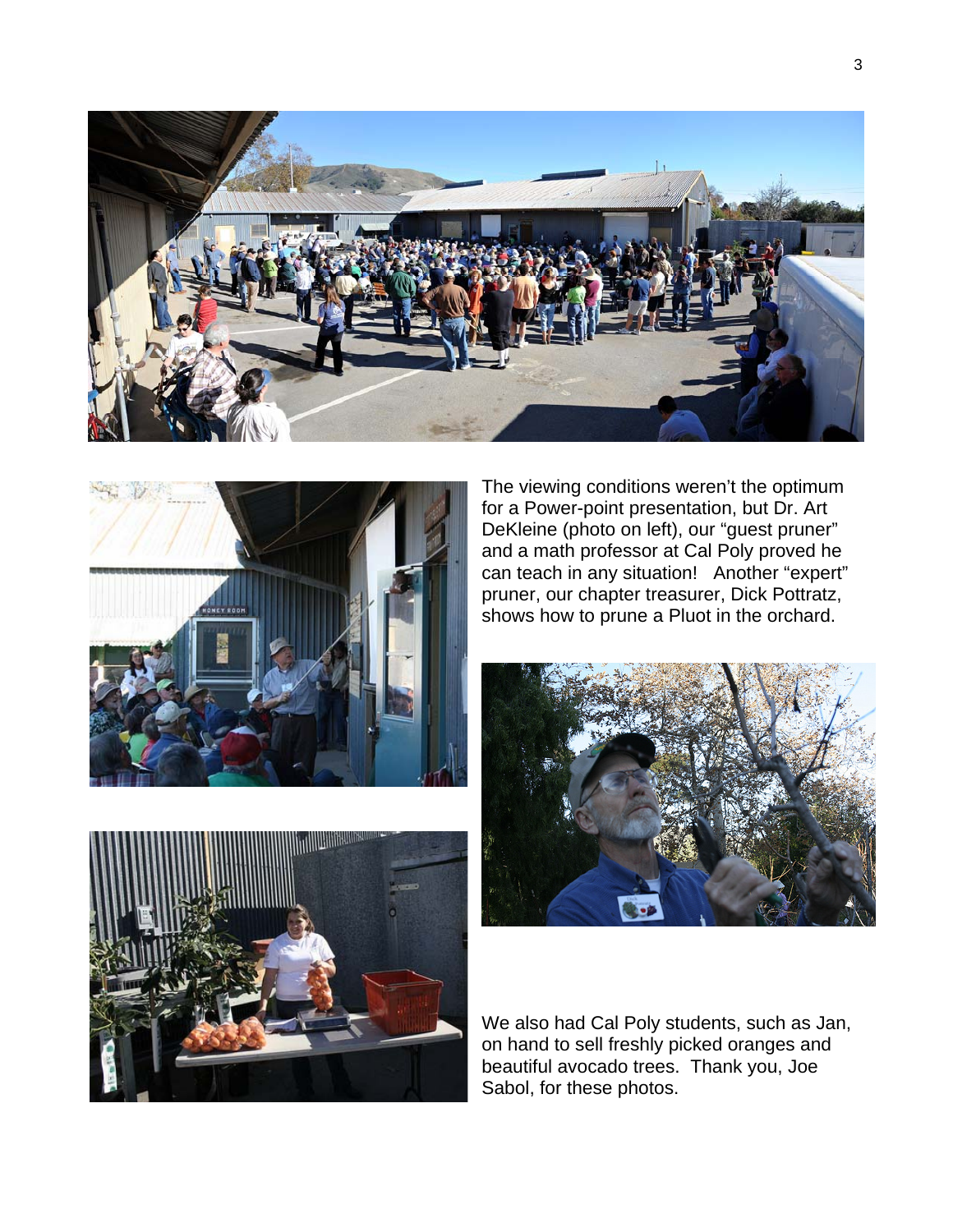## **February Meeting**

Another huge event was the scion exchange, grafting lessons, and tree sale on Saturday, February 21. Our fellow CRFG members from the north sent a surprise package with over 80 varieties of apple scions and a large assortment of peaches, plums, nectarines, and more included. Our own chapter had a great selection, too! As Joe Sabol says, it was a record breaking February meeting because:

- 1. Biggest February crowd in our history, estimate: over 300 people came!!
- 2. Greatest number of CRFG volunteers working before, during and after the event!!

3. Largest number of Gifted Grafters working hard, demonstrating all afternoon (Craig Righetti, Dick Pottratz, Art DeKleine, Bob Tullock, Marv Daniels, Gene Santos, and Dave Christie)!

- 4. Largest number of different scions.... in our history!!
- 5. Largest number of rootstock (variety and total number) ever!!!
- 6. Greatest number of rootstock canned for a buck (by Owen and Jim)--200!!
- 7. Greatest number of one fruit tree (Pomegranate) sold…96!!

8. Most grafting knives sold (36 of them). Shucks, we sold out of Buddy tape, Grafting Kits, and nearly all of the 'Grafting Seal" we had!!

9. The Most "vendors" adding to the event (Cal Poly students, Pink Tools and M.G. Worms). Congratulations to Jim R. for winning the Pink Clippers!!

- 10. Greatest number of ribbons or tags put on plants…over 1000 knots tied!!!!!!!
- 11. Fantastic food and drinks and at no cost to our guests!

12. No serious problems--no rain, no fights, no cars towed.

Joe also said, "I would guess we had 50 of our CRFG members who were teaching today. The rootstock sales area was a classroom with 1000 questions being answered. It was the same story in our Grafting Supply Store and canning service area. In the Scion Exchange area, there were 8 to 10 of our members on duty answering questions and helping people select the correct varieties. The **entire event** was educational. Many other chapters charge visitors money to come and collect scion wood. Not our Chapter. We charge nothing and do our best just to cover our expenses on the rootstock and sale of pomegranates. Education is the focus!"





The photo on the left, taken by Paul Moyer, shows the big rush about to begin as the scion exchange area opens, while Carl Righetti shows rapt students how to graft an avocado. Thanks to everyone who worked so hard before, during and after this event to make it the huge success that it was!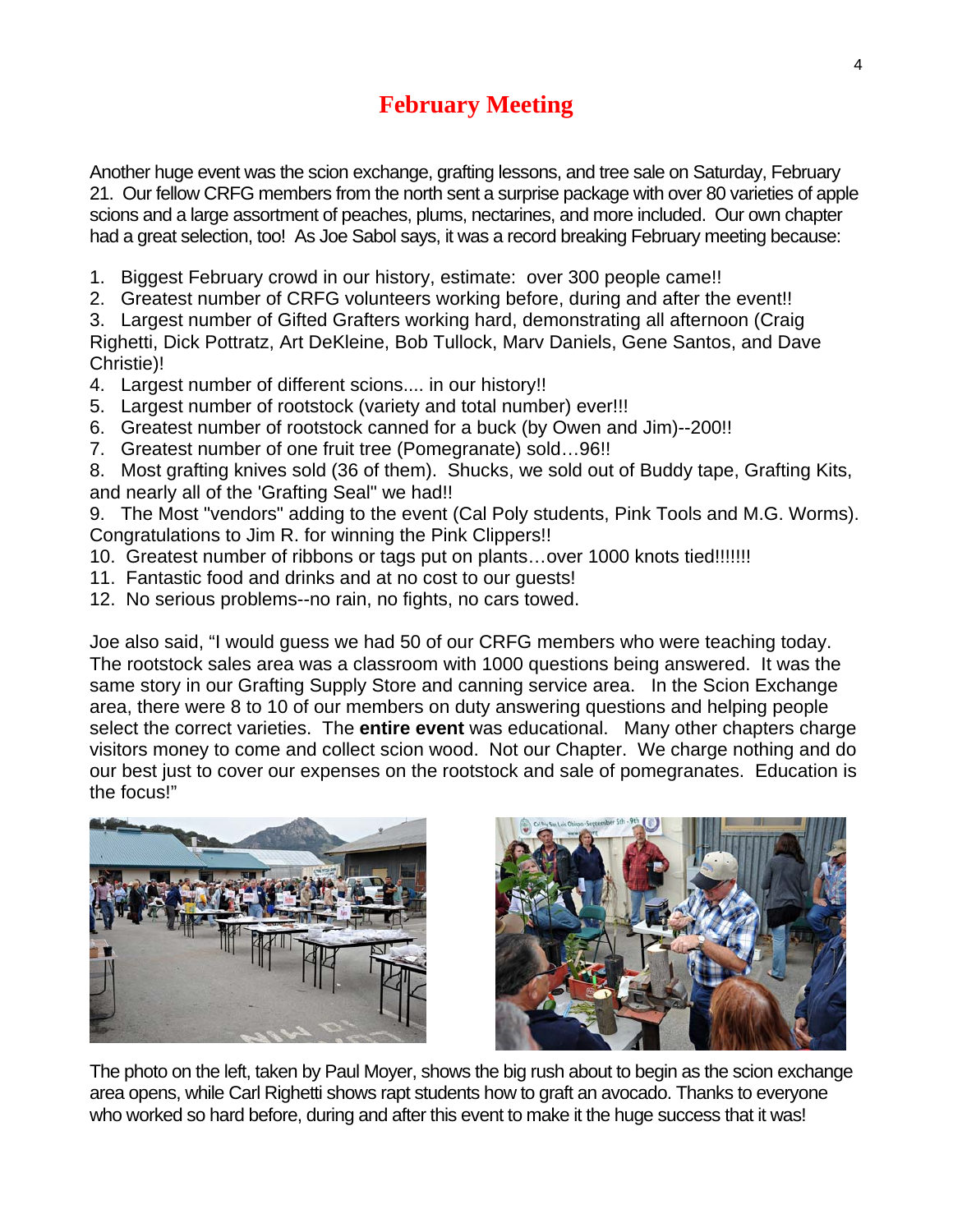# **Central Coast Chapter California Rare Fruit Growers - 2009**

#### **Chapter Officers**

| Co-Chairs:<br>Secretary<br><b>Treasurer</b>                           | Larry Hollis and Patti Schober<br>Helen Whigham<br><b>Dick Pottratz</b>                                                                   |
|-----------------------------------------------------------------------|-------------------------------------------------------------------------------------------------------------------------------------------|
| <b>Committee Members</b>                                              |                                                                                                                                           |
| <b>Program Coordinators</b>                                           | Art DeKleine, Joe Sabol, Bob Tullock, Roger Eberhardt, Robert<br>Scott                                                                    |
| <b>CRFG Board Member</b><br>& Recruitment                             | Joe Sabol                                                                                                                                 |
| <b>Newsletter Editor</b><br><b>Newsletter Mailing</b>                 | <b>Lennette Horton</b><br>Art & Doris Henzgen and Linda Hauss                                                                             |
| <b>Web Master</b><br><b>Web Assistant</b>                             | John Crowe<br><b>Art DeKleine</b>                                                                                                         |
| Publicity                                                             | Joe Sabol                                                                                                                                 |
| <b>Raffle Directors</b>                                               | Morris Tracy and Owen Baynham                                                                                                             |
| <b>Apple Grafting Coordinator</b><br><b>Apple Grafting Assistants</b> | Joe Sabol<br><b>Marvin Daniels and Patti Schober</b>                                                                                      |
| <b>Community Orchard Coordinators</b>                                 | Joe Sabol, Marvin and Pet Daniels                                                                                                         |
| Historian/Archivist                                                   | Joan Tomooka                                                                                                                              |
| Librarian                                                             | Marie Moyer                                                                                                                               |
| Photographer<br><b>Assistant Photographers</b>                        | Paul Moyer<br>Ronald Blakey and Joe Sabol                                                                                                 |
| Refreshments                                                          | <b>Volunteers Alphabetically Designated</b>                                                                                               |
| Coffee<br>Name Tags                                                   | Evelyn Ruehr<br>Gloria DeKleine                                                                                                           |
| Greeters                                                              | Suzie Allen, Choung Crowe                                                                                                                 |
| Scholarship Program                                                   | Lauren Garner, Chairperson, Carol Scott, Barbara Mathews.<br>Sandy Ahearn, Joe Sabol, Lark Carter                                         |
| <b>Board of Directors</b>                                             | Above listed Officers and Committee members plus: Chuck and<br>Susan Atlee, Lark Carter, Nancy Lehman, Lloyd Mathews, and<br>Jenny Weaver |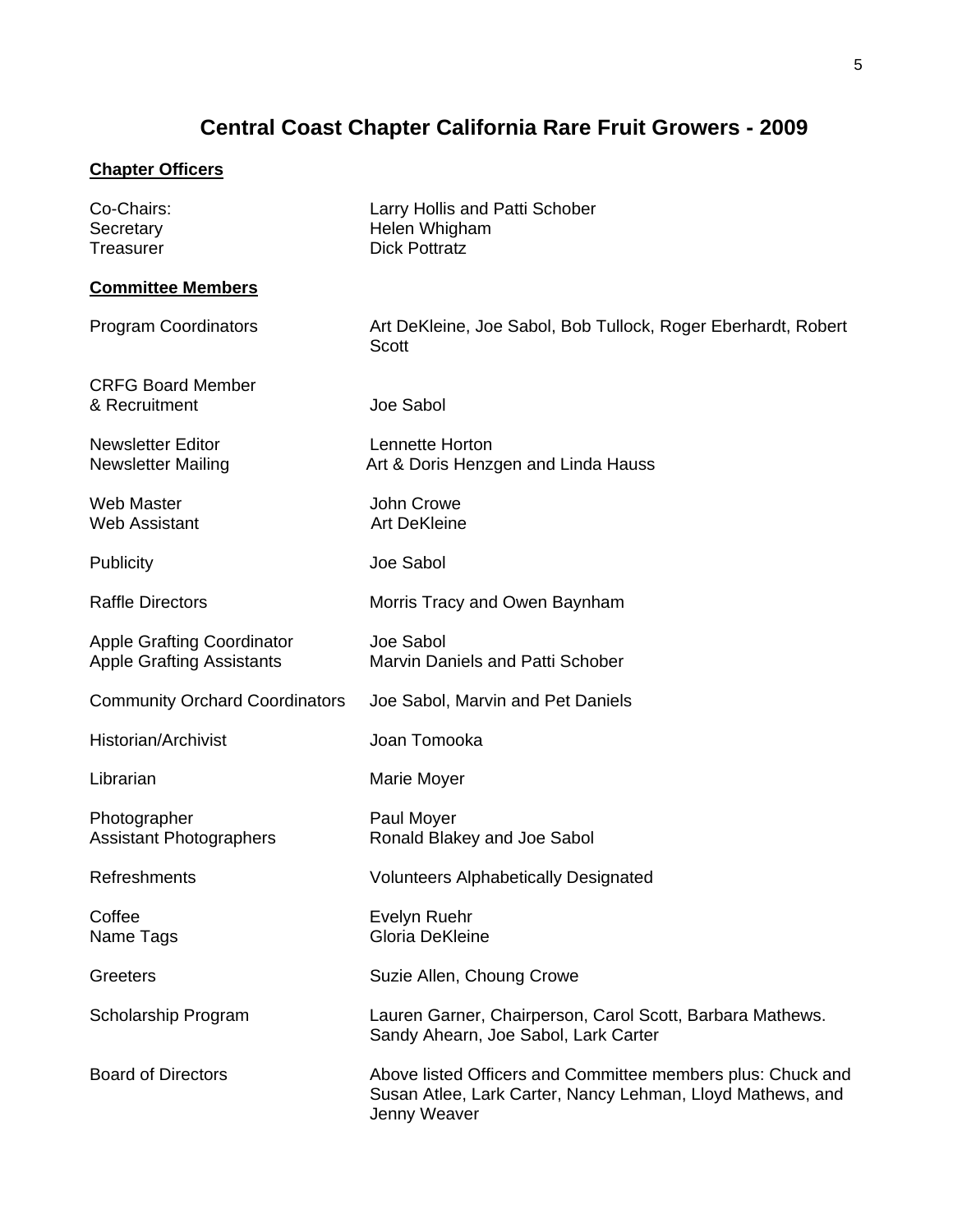# **Pruning Deciduous Fruit Trees**

By Art DeKleine

Goal: To maintain healthy trees that produce high quality fruit!

- 1. Pruning opens the canopy for optimal light and air penetration. Photosynthesis in the leaves is the tree's source of energy. Light and air are essential for bud production and optimal fruit set. Sugar optimizes flavor and quality. It takes 55 leaves to produce an apple.
- 2. A strong healthy frame supports tree growth and production. Fruit is typically grown on new growth. Proper pruning increases sunlight and air, decreases disease and insect problems, removes less productive wood and stimulates new growth, and shapes the tree.

**Warning!** Pruning causes injury. Pruning removes energy and fruit producing wood. Excessive pruning may cause excessive growth and sunburn.

Always use safe equipment (such as sturdy ladders) and keep your tools sharp. Use a solution of bleach water to dip your tools into when moving from one tree to the next. Always wear gloves!





You have several choices in pruning for the home garden. Your main concern will be to keep the tree at a manageable height.

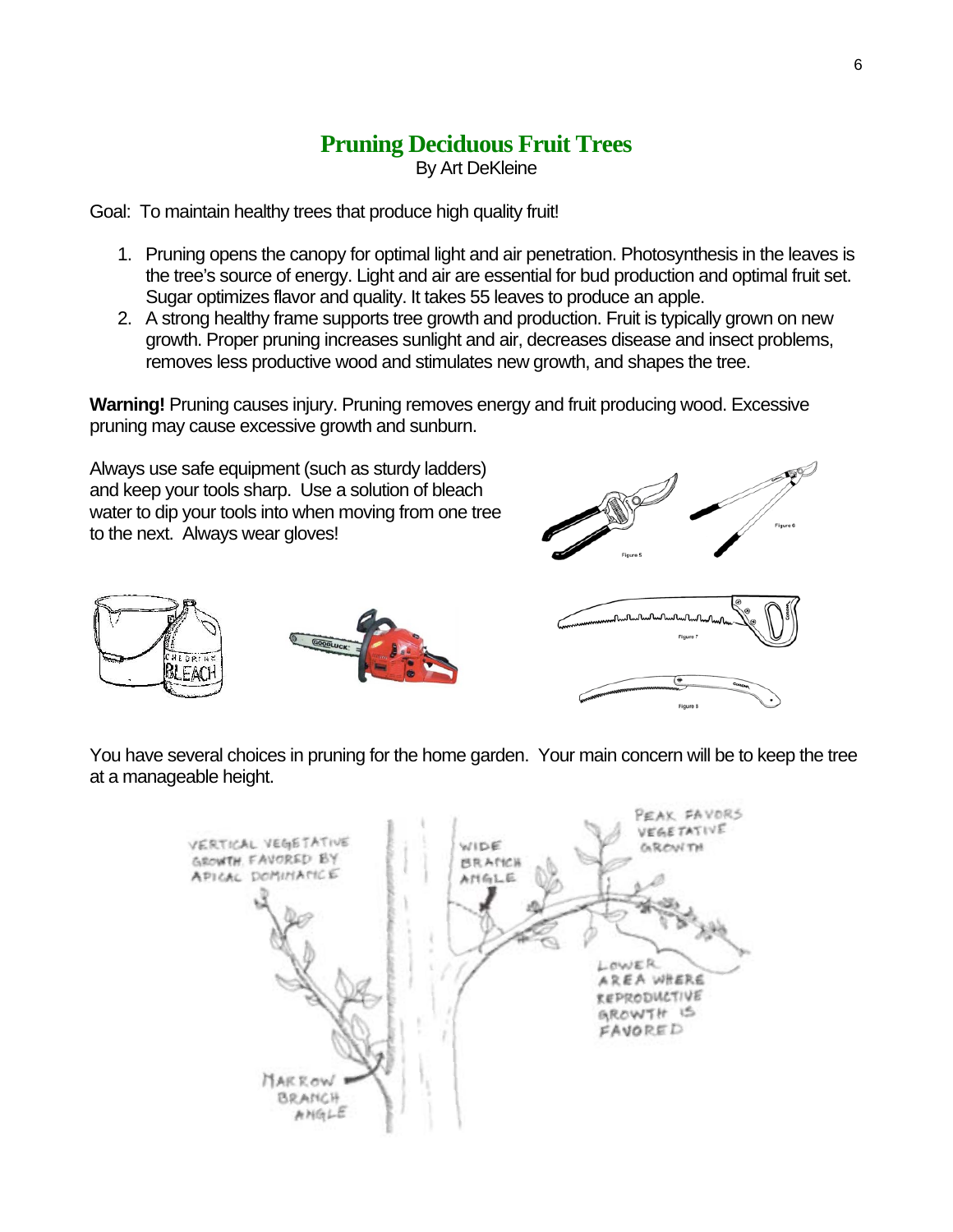#### **2009 High School Apple Grafting Program**

One of the benefits of the large January and February meetings was that it gave many people the opportunity to volunteer for the upcoming High School Apple Grafting Program. Now in its **11th** year, the program is stronger than ever under the enthusiastic leadership of Dr. Joe Sabol! It is not too late to join in the education and fun. Call Joe at **544-1056** to get involved. The program began this year on February 24<sup>th</sup> and will end about March  $13<sup>th</sup>$ . (The photo is from last year at Nipomo High School.



See how **happy** our volunteers look? I think they were thinking of the "free lunch" coming up!)

Besides in San Luis Obispo County, schools from Santa Inez in Santa Barbara County to Salinas in Monterey County benefit from the grafting program. Even the Master Gardeners of SLO County get in on the learning! The program is a huge success because:

1. Our own dedicated CRFG members and friends go to the schools, donating their time and talent, day after day, year after year.

2. Orange County Nursery gives us scion wood, rootstock, and tree seal (5 gallons).

3. People such as Bill Spencer, Janet Pesenti, Patricia Bragg, and Dr. DeVincenzo donate quality apple scion wood every year.

4. Ralph Sarmento gave us a \$500 donation each year for the past 2 years and several hundred the year before that specifically to support high school grafting!

5. Last year we received a \$100 donation from Dr. Howard Schultz.

6. Cal Poly gives us a van and a gas credit card for three weeks of intensive travel to schools every day!

7. Cal Poly allows us to use the Crops walk-in cooler to store rootstock and additional scion wood for the schools.

8. Belmont Nursery in Fresno recently donated \$250 to support the high school apple grafting program!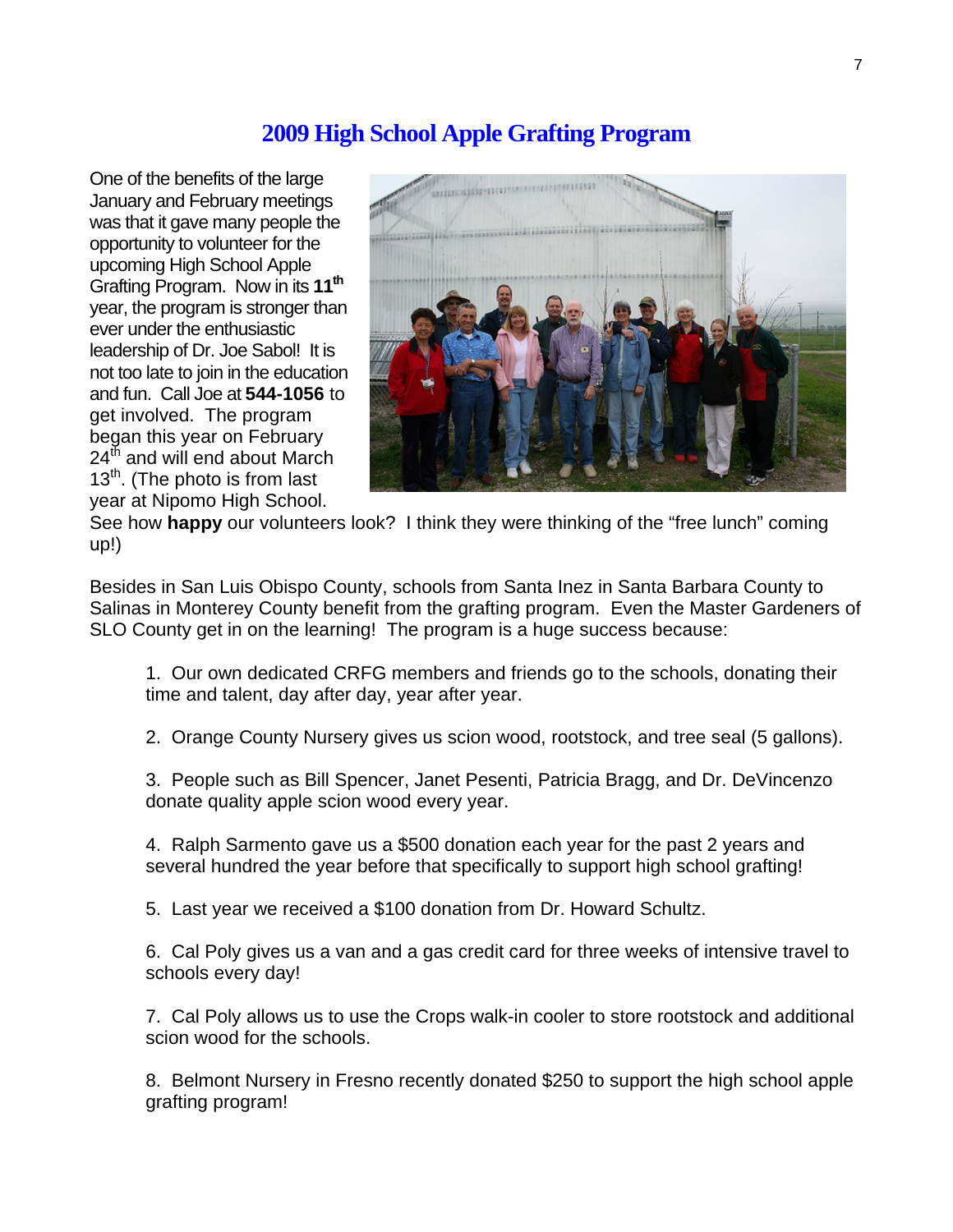#### **Community Orchard Report**

By Pet Daniels

On Sunday, January 11, the morning after THE BIG PRUNING MEETING, Marv and Pet went out to the CRFG Orchard to see what we needed to do to clean up from the herd of 350 attendees that went to our pruning workshop on Saturday.

We were amazed! With the exception of two trees in the very far back corner of the orchard, all the trees were beautifully pruned and looking marvelous! It goes to show that Art DeKleine is an excellent pruning expert and instructor, and Central Coast residents are wonderful students!

After pruning the two trees and picking up a few stray branches, we were rewarded for our efforts by finding the first bloom of our newly refreshed orchard on the Tropic Sun Peach tree!

#### Dr. Tom Ruehr CRFG Friend

It was with great sadness that we learned of the passing of Dr. Tom Ruehr on Jan. 7, 2009, at his home in Los Osos. He was the Cal Poly Soil Science Professor and a major supporter of our Community Orchard. The photo, by Joe Sabol, was taken in January of 2008 when Tom was spreading fertilizer on the trees at the orchard—fertilizer which he **donated**. When finished late that same afternoon, he gave many of us a lesson on how to take a soil sample. He also analyzed the soil reports and made recommendations for the orchard. Tom is survived by his wife, Evelyn Burky Ruehr (also an active member of our chapter), two children, Denise Kaub and Brent Ruehr, and two granddaughters, Sierra and Paige.

Later this year we will be planting a tree in his memory at the Community Orchard where he spent so much productive time.



#### **Why Was There No Citrus Budwood at the Scion Exchange?**

According to Dr. Lauren Garner, who teaches California Fruit Growing, Citrus and Avocado Fruit Production and Pomology at Cal Poly, **"**When grafting we always try to use the healthiest possible scion wood, but keep in mind that citrus trees can be sick for many years without showing any symptoms of disease. Two such diseases are the Citrus Tristeza Virus (CTV) and the bacterial disease Huanglonbing (HLB). A tree infected with HLB, also known as Citrus Greening Disease, will eventually produce only bitter, lopsided fruit and will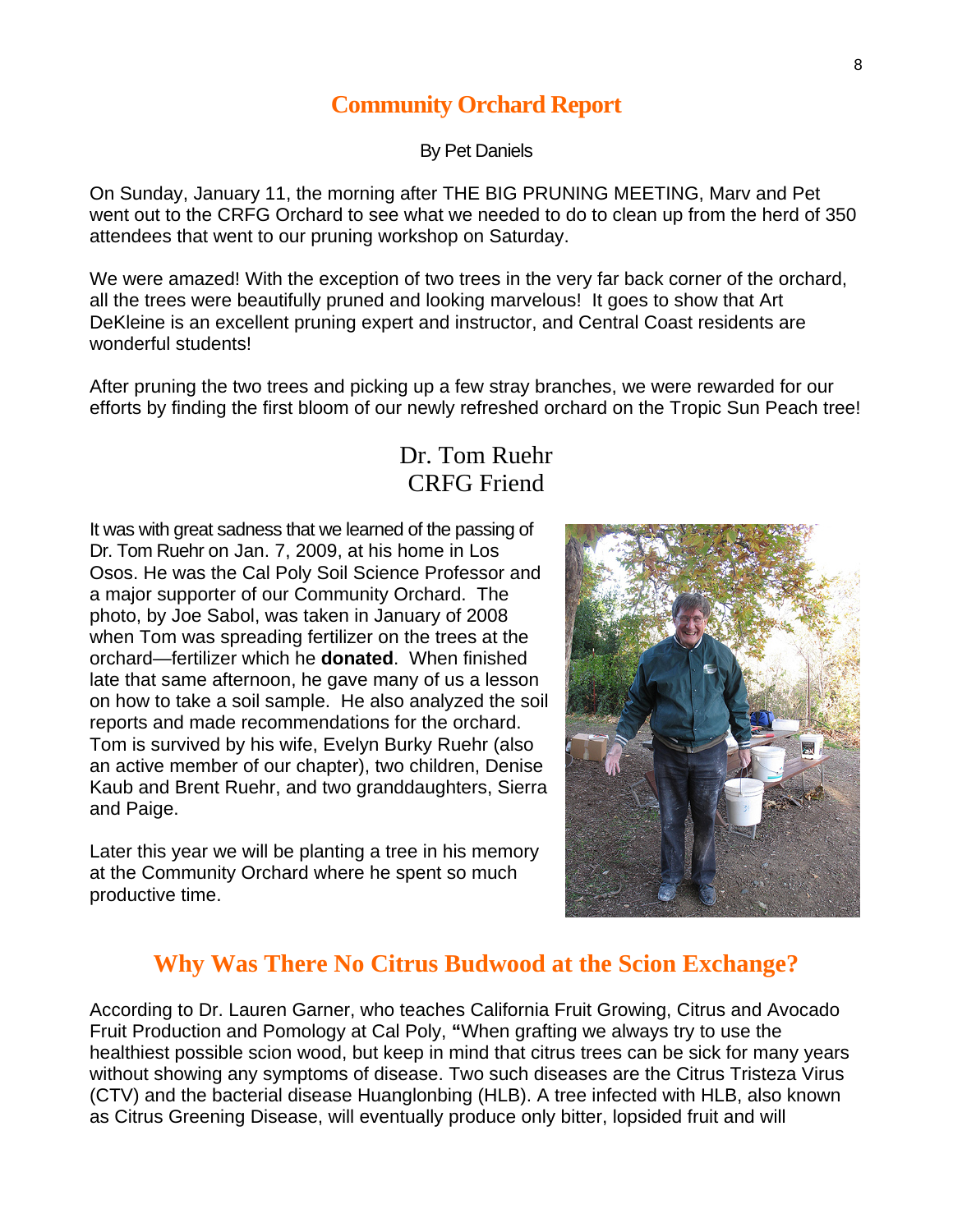ultimately fail to yield any fruit. Citrus Tristeza Virus (CTV) results in general tree decline and death. These diseases are two of the most serious recent threats to the CA Citrus industry and can easily be spread through our backyard orchards. By not exchanging citrus bud wood we can help to preserve the health of all of our orchards."

#### **How to Construct a Good Macadamia Nut Cracker**



#### By Norman Beard

Cut an exterior 2' x 2' piece of exterior plywood, approximately 11/16" thick. Lay a yard stick on top of the plywood and scribe a grid with a pencil, then at all intersected lines, drill out a 3/4" hole.

Lay your new nut cracker on top of a concrete slab, fill all the holes with one macadamia nut, minus the hull, use a sledge hammer as a stamp, by holding the handle straight up, working it up and down cracking your macadamia nuts.

#### **Announcements**

**WELCOME NEW MEMBERS:** Christine Braun, Leonel & Monica Palomarez, Tom Soeten, Steven Alvarez, Scott & Sharon Nauman, Michael T. Johnson, Dennis L. Voss, Stephen R. Marsden, Roxane Malone, Jane Hind, Jennifer Codron, John S. Roulston, Bill Palmer, Philip Yoshida, David Wells, David Okura, Carole Cain, Bob Roos, John W. Taylor, Janet Melbourne, Clark Bashore, Chuck & Lois Crotser, Hugo Alameda, Cameron Tapp, Mavis Wong, Robert Kimmell, Art Duarte, Jill Morris, Jim Grow, Craig Griswold, Jeanne Blackwell, and Jack Givolo.

**JOIN CRFG:** If you **haven't** joined the national organization of the **California Rare Fruit Growers**, why not? With your membership you receive a wonderful color magazine, *The Fruit Gardener***,** filled with great articles on fruit growing, news, many chapter activities and contacts. You can also vote on important membership issues and even elect the governing board. Where else can you get so much for a mere \$2.50 a month? That's less than one trip to that specialty coffee place! Dues are **\$30 annually** or **3 years for \$87**. Membership applications are available from **Joe Sabol**. Call him at **544-1056** if you can't find him at a meeting or sign-up online at www.crfg.org

**CHAPTER NEWSLETTER FEES:** Please be sure your chapter newsletter fees are current and save our treasurer, Dick Pottratz, lots of work and begging. Newsletter fees are due January 1 of each year. Looking to save some money? Then pay the five-year rate of \$25 and you will save \$5 (since the **annual fee is \$6**)!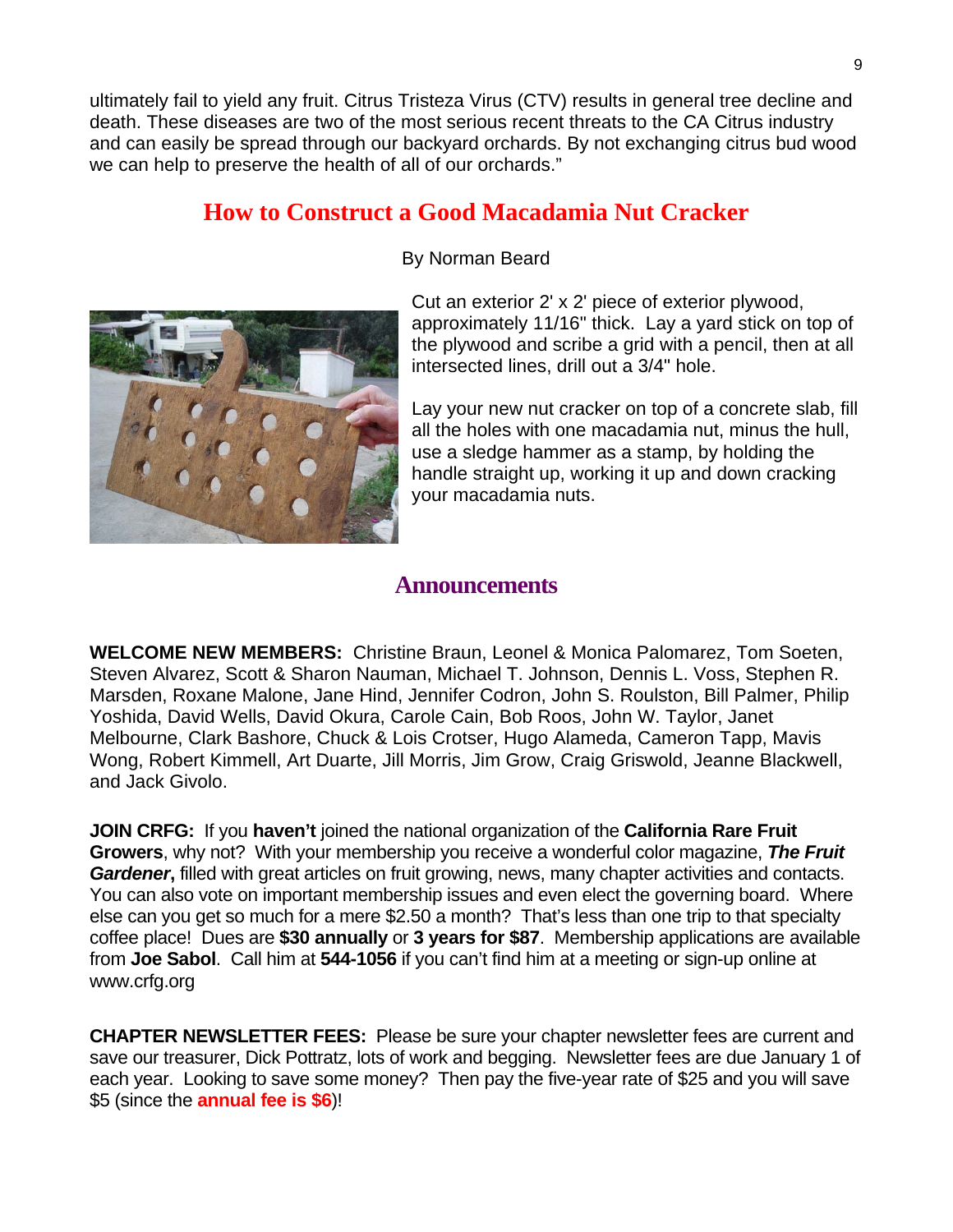**San Francisco Flower & Garden Show:** Don't miss the 24<sup>th</sup> Annual San Francisco Flower and Garden Show on March 18<sup>th</sup>. It is being held this year at the San Mateo Event Center and you won't even have to drive to get there! Dave Maislen, a member of our Chapter and a wonderful driver, will take you on his great luxury bus to see all the display gardens and hear free talks and workshops on gardening. For only \$79 you can relax and enjoy the ride, engage in stimulating conversation, and have fun learning! Call 805-545-8400 to sign up now!

**Hesperia Hall Apple Grafting:** Friday, March 20, 5 PM in Hesperia, California. Join Marv and Pet Daniels as they enjoy another fun time at the Hesperia Community Hall. They will be giving a grafting demonstration and then assisting community members as they graft their own trees. They had so much fun there last year that they have agreed to do it again! The class is followed by a wonderful potluck dinner. Contact them at: [Marvnpet@aol.com](mailto:Marvnpet@aol.com)

**Lavender Growers Alliance Meeting:** March 28th from 1-4pm at Green Acres Lavender Farm at 8865 San Gabriel Road, Atascadero. Lavender growers from around the world are coming together to join area farmers in the Central Coast Lavender Grower's Alliance to celebrate the global growth of lavender. In March 2009, over 20 lavender lovers will be coming together to discuss all the growing trends in rural tourism. It will be held on the inspiring grounds of Green Acres Lavender Farm. The Central Coast Lavender Growers Alliance was started this past spring, by Janice and Bob from Green Acres, from a growing local desire to give lavender farmers opportunities to work together. "We are going into our 6<sup>th</sup> year now, and we see the growth, and those of us who work together, are the ones who will lead us into the future," says Janice. For more information, you may contact Janice by calling **805-466-0837**.

**Lotusland Bus Trip:** The Central Coast Chapter of California Rare Fruit Growers had such a wonderful time on the Lotusland trip last year we are doing the same trip again on **Friday, July 10** with the **OLLI** (Osher Lifelong Learning Institute) group. This will be your opportunity to take this marvelous bus trip and walking tour of the spectacular Lotusland gardens in beautiful Montecito, south of Santa Barbara. Registration is now open for the Lotusland field trip as well as many other wonderful classes in the current **OLLI** catalog and on line at [www.olli.calpoly.edu](http://www.olli.calpoly.edu/) Click on Course Offerings. (805) 756-7635

You can go to the Lotusland website at [www.lotusland.org](http://www.lotusland.org/) and take a peek at the wonders of this most enjoyable garden! If you have questions, call or email Pet Daniels 773-9311 or [petmarv@aol.com](mailto:petmarv@aol.com)

**Writers Wanted: We need articles for this newsletter!** Share your knowledge—or even your bad experiences—with other chapter members. Explain how to grow your favorite rare fruit even if you haven't done it yet! I will be happy to help you edit it if you wish. Send your article to me at: [handynana@gmail.com](mailto:handynana@gmail.com)

**2009 CRFG Festival of Fruit**—Plan ahead to attend the 2009 Festival of Fruit hosted this year by the Redwood Empire Chapter on **August 15** at the Santa Rosa Junior College campus.